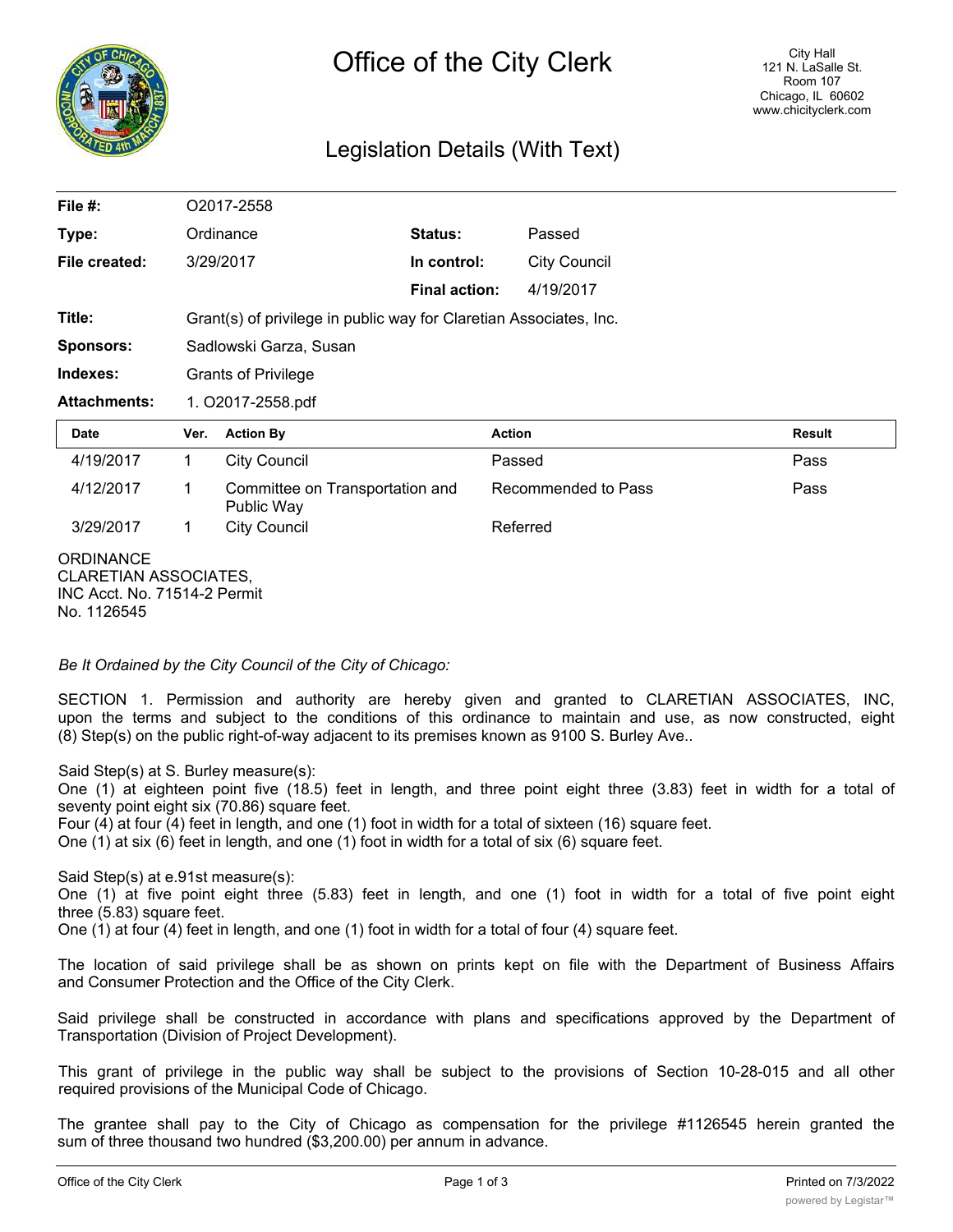A 25% penalty will be added for payments received after due date. Page 1

The permit holder agrees to hold the City of Chicago harmless for any damage, relocation or replacement costs associated with damage, relocation or removal of private property caused by the City performing work in the public way.

(Page 5 of 7)

 $\setminus$ 

«- Department of Business Affairs and Consumer Protection

Small Business Center - Public Way Use Unit City Hall - 121 N. LaSalle Street, Room 800 • Chicago, IL 60602 312-74-GOB1Z/312-744-6249 • (312) 744-1944 (TTY) litlp://\v\vw.citvol'chicaeo org/bacp

## **03/29/2017**

Alderman Susan Sadlowski Garza Ward # 10 City of Chicago City Hall, Room 200 121 North LaSalle Street Chicago, Illinois 60602

## **Re: An ordinance to use and maintain a portion of the public right-of-way for eight (8) step(s) for CLARETIAN ASSOCIATES, INC, adjacent to the premises known as 9100 S. Burley Ave..**

## **Dear Alderman Susan Sadlowski Garza:**

The applicant referenced above has requested the use of the public right-of-way for a step(s). An ordinance has been prepared by the Department of Business Affairs and Consumer Protection - Small Business Center-Public Way Use Unit for presentation to the City Council. Because this request was made for properties located in your ward, as approved by you as per the attached, I respectfully request that you introduce the attached ordinance at the next City Council meeting.

If you have any questions regarding this ordinance, please contact Anthony Bertuca at (312) 744-5506.